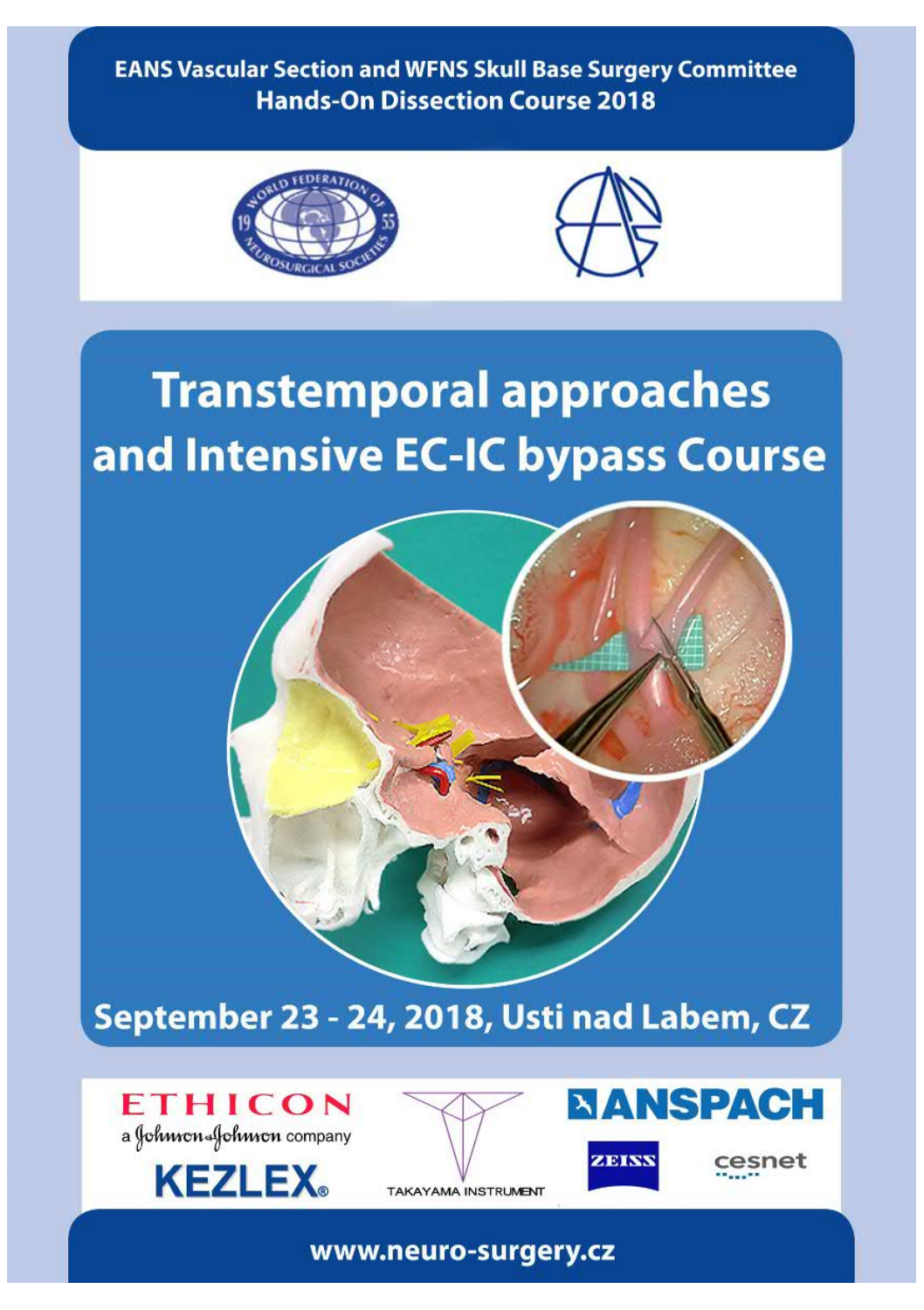## **International and Czech Faculty**

- J. A. Landeiro (Brasil) (and the M. Chovanec (Czech Republic) (Czech Republic) (and Tanita West Czech Republic) R. Tanikawa (Japan) J. Fiedler (Czech Republic)
	-
	-
	- V. Priban (Czech Republic)
- L. Wessels (Germany) and the M. Sames (Czech Republic)
- N. Hecht (Germany) P. Vachata (Czech Republic)
- W. Tirakotai (Thailand) **E. Zverina (Czech Republic)**

#### **PROGRAM**

The international Course will be broadcasted on the Internet by CESNET z.s.p.o. Details concerning streaming addresses and resolutions will be published on **http:// [www.ces.net/events/2018/nsw/](http://www.ces.net/events/2015/nsw/).**

## **Sunday September 23, 2018 - LIVE SURGERY**

#### **9:00 - 13:00 Masaryk Hospital**

CAROTID ENDARTERECTOMY (CEA) CAROTID ANGIOPLASTY AND STENT (CAS)

**12:00 – 13:00** Lunch Conference and discussion following microsurgery and stenting

#### **Sunday September 23, 2018 LECTURES AND VIDEO SESSION 13:00 - 18:30**

*(lectures 15 minutes each + 5 minute discussion)*

| 13:00 - 14:20          | Aneurysms bypass Lectures and Video Session                                           |
|------------------------|---------------------------------------------------------------------------------------|
| L.Wessels/ P. Vajkoczy | Classification and management of giant MCA aneurysms                                  |
| R. Tanikawa            | Vascular Reconstruction for Anterior Circulation Lesion                               |
| M. Sames               | ICA and MCA aneurysm bypasses                                                         |
| R. Tanikawa            | Vascular Reconstruction for Complex Aneurysm and Application<br>of Skull Base Surgery |

| 14:35 - 16:30        | Bypass for hemodynamic ischemia and moya-moya disease     |  |  |
|----------------------|-----------------------------------------------------------|--|--|
| N.Hecht/ P. Vajkoczy | Bypass and ischemia                                       |  |  |
| M. Sames             | COSS analysis                                             |  |  |
| J. Fiedler           | Open microsurgery in acute ischaemic stroke               |  |  |
| M. Sames             | VERITAS study and posterior circulation revascularization |  |  |
| R. Tanikawa          | Surgery for Moyamoya disease                              |  |  |
| J. Fiedler:          | Cognitive outcome of EC-IC bypass                         |  |  |
| $16:45 - 18:15$      | <b>Skull Base Lectures and Video Session</b>              |  |  |
| W. Tirakotai         | Trigeminal Schwannoma: Microscopic or Endoscopic?         |  |  |
| J.A. Landeiro        | Skull base surgery and transtemporal approaches           |  |  |
| M. Chovanec          | Translab approach for vestibular schwannoma               |  |  |
| P. Vachata           | Facial nerve reconstruction techniques                    |  |  |
| F Zverina            | Foramen jugulare schwannomas                              |  |  |

Foramen jugulare schwannomas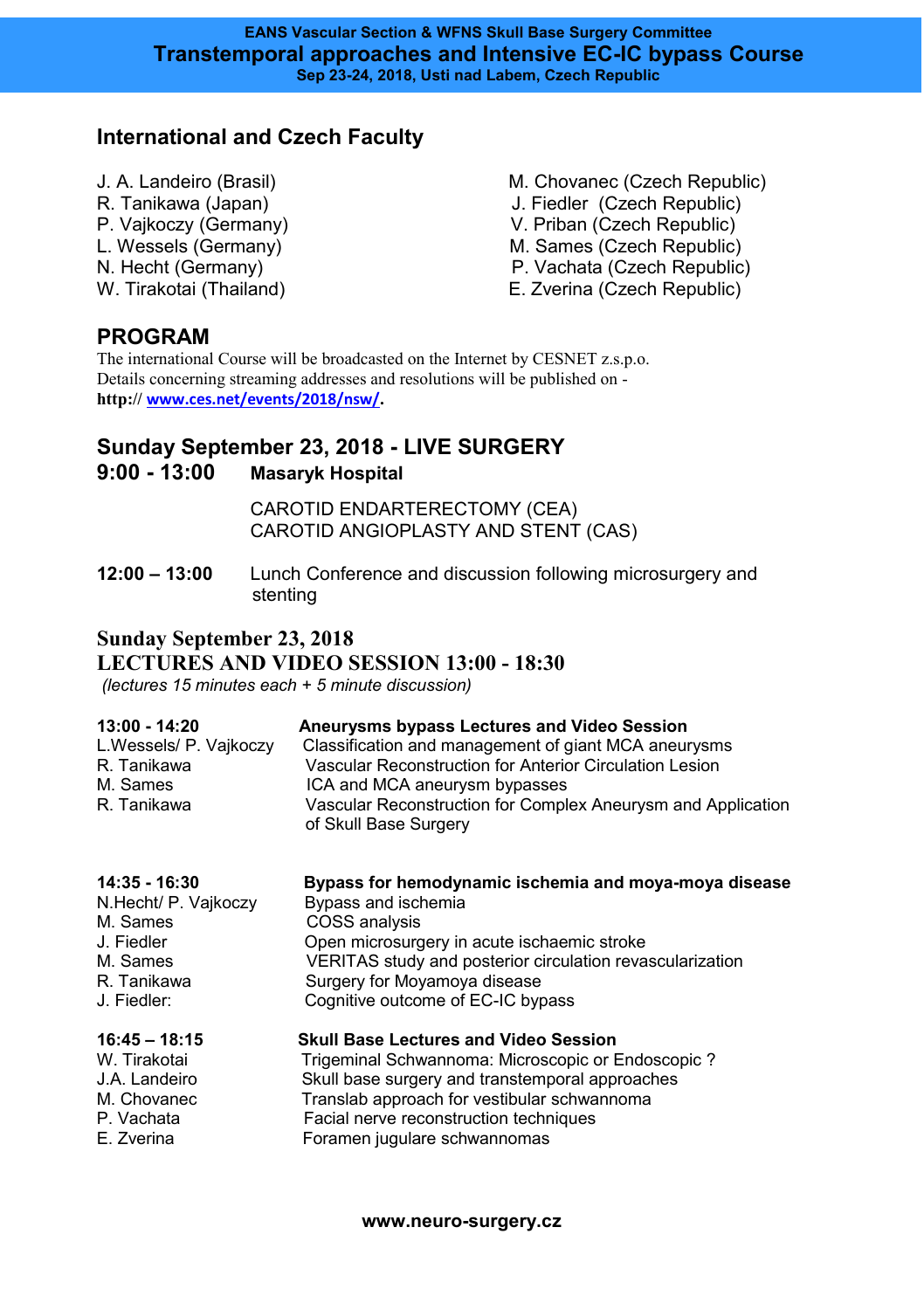#### **20:00 – 23:00 DINNER AND MUSIC**

#### **Monday September 24, 2018 Hands-On Dissection Course 8:30 - 18:00 BEST WESTERN HOTEL VLADIMIR**

#### **A) LABORATORY TRAINING OF MICROANASTOMOSIS 8:30 - 12:00**

- 8:30 8:40 Introduction, comparison of different training models synthetic tube, chicken wing, living rat model (M.Sames) 9:00 - 12:00 Laboratory training of microanastomosis on synthetic vessels end to side R.Tanikawa side to side M.Sames end to end R. Tanikawa 12:30 – 12:55 A model for cerebral aneurysm clipping – **demonstration** Comparison of continuous and interrupted sutures in EC-IC
- 12:55 13:00 Closing remarks Awards for the best sutured specimen

anastomosis (V.Priban)

 $13:00 - 14:00$  LUNCH

#### **B) LABORATORY TRAINING - TRANSTEMPORAL APPROACHES 13:00 - 18:00**

| 14:00 -15:30  | R.Tanikawa      | Transmastoid retrolab approach- drilling        |
|---------------|-----------------|-------------------------------------------------|
| 15:30 - 16:30 | W.Tirakotai     | Translab approach - drilling                    |
| 16:30 - 16:45 | M.Sames         | Transcochlear approach - drilling               |
| 16:45 - 17:00 | J.A.Landeiro    | Anterior transpetrosal approach - drilling      |
| 17:00 - 17:30 | J.A.Landeiro    | Transcondylar approach - demonstration          |
| 17:30 - 17:55 | M.Sames         | Anterior transpetrosal approach - demonstration |
| 17:55 - 18:00 | Closing remarks | Awards for the best drilled specimen            |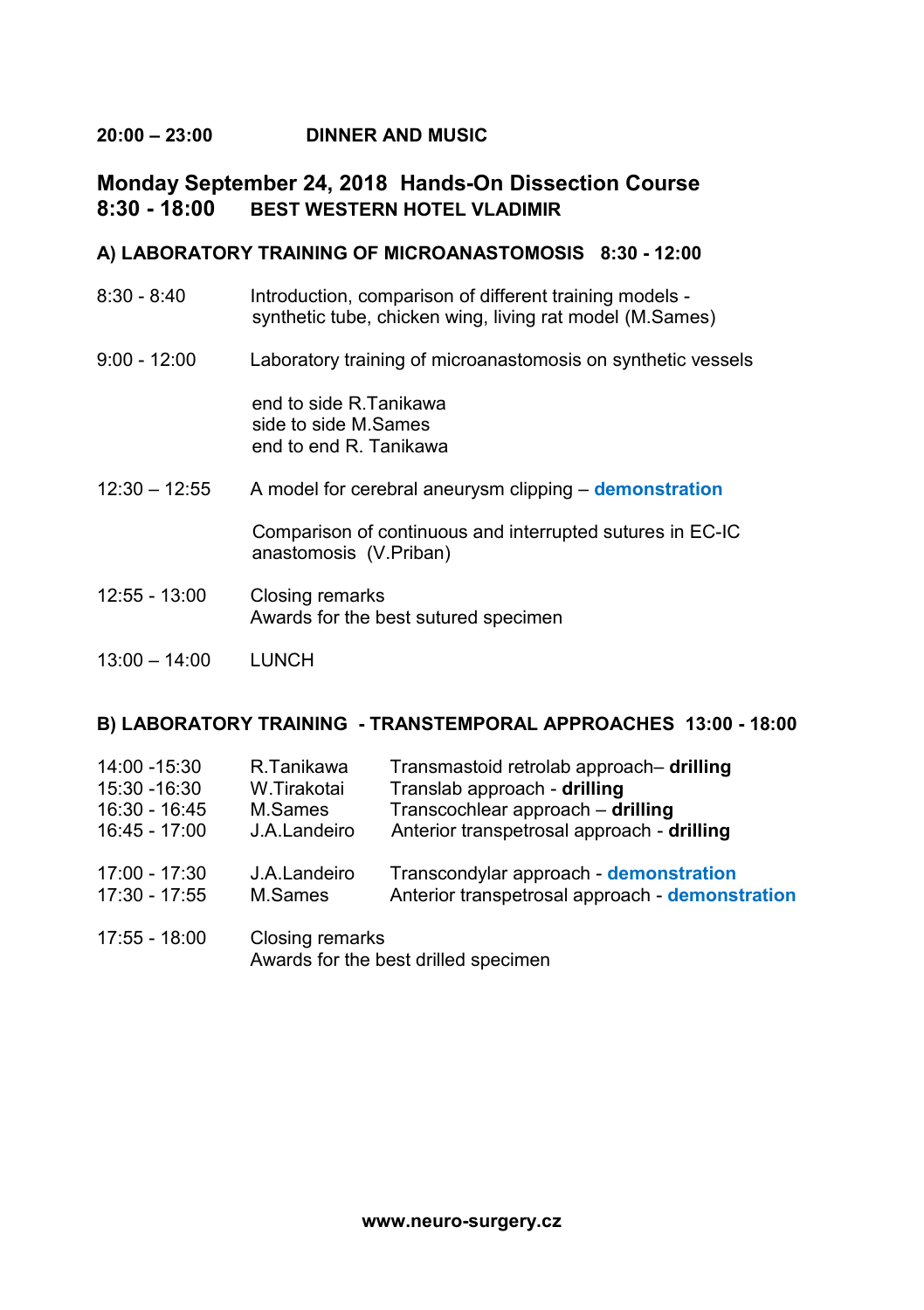## **ORGANIZATIONAL INFORMATION**

#### **PARTICIPATION**

Participation in the course Sep 24, 2018 is limited to 20 people (2 participants per 1station).

**Due to this limit all payments should be performed following acceptance confirmation by the organizing committee.** 

#### **REGISTRATION FEE**

 $Live surgery(9:00 - 13:00, Sep 23, 2018)$  free<br>
Lectures and video session(15:00 – 19:30, Sep 23, 2018) **from** 20 FLIR</u> Lectures and video session(15:00 – 19:30, Sep 23, 2018) 20 EUR<br>Lectures and video session incl. dinner(15:00 – 23:00, Sep 23, 2018) 55 EUR Lectures and video session incl. dinner(15:00 – 23:00, Sep 23, 2018) 55 EUR<br>Course Registration fee (Sep 23-24, 2018) 590 FUR Course Registration fee (Sep 23-24, 2018) Includes: afternoon lectures Sep 23, 2018,Sep 24, 2018 dissection practice (www.kezlex.com), scrubs, coffee breaks, lunch, dinner, T-shirt, dissection manual, certificate

#### **REGISTRATION – APPLICATION FORM**

The application form must be submitted on-line on **[www.n](http://www.cens2012.com/)euro-surgery.cz The deadline for registration is May 31, 2018.** After receiving a confirmation e-mail acknowledging attendance of the course, registration and accommodation payments be made within 7 days.

Payment information will be sent within the confirmation e-mail.

#### **WORKSHOP VENUE**

- Sep 23, 2018 **Live surgery: Masaryk Hospital**, Sociální péče 3316/12A, Ústí nad Labem, Czech Republic (GPS:50°40'46.814"N,14°1'16.38"E)
- Sep 23, 2018 **Afternoon Lectures: Masaryk Hospital**, Sociální péče 3316/12A, Ústí nad Labem, Czech Republic (GPS:50°40'46.814"N,14°1'16.38"E)
- Sep 24, 2018 **Course: BEST WESTERN HOTEL VLADIMIR**, Masarykova 36, Ústi nad Labem, Czech Republic (GPS**:** 50°39'53.31"N; 14°1'59.06"E)

#### **ACCOMMODATION**

**BEST WESTERN HOTEL VLADIMIR,** Masarykova 36, 400 01 Ústí nad Labem GPS: [50°39'53.353"N, 14°1'59.924"E](http://www.mapy.cz/zakladni?x=14.0330989&y=50.6648770&z=15&source=firm&id=2649577)

| Standard single room **** /1 room/ 1 night | 60 EUR |
|--------------------------------------------|--------|
| Standard double room **** /1 room/ 1 night | 34 EUR |

Information-Conference Secretariat phone: 00420 475 534 332, e-mail: mala@bos-congress.cz Rates are inclusive of 15% VAT, other fees are inclusive of 21% VAT.

#### **SOCIAL PROGRAM**

Sunday Sep 23, 2018 Dinner and entertainment 20:00 – 23:00